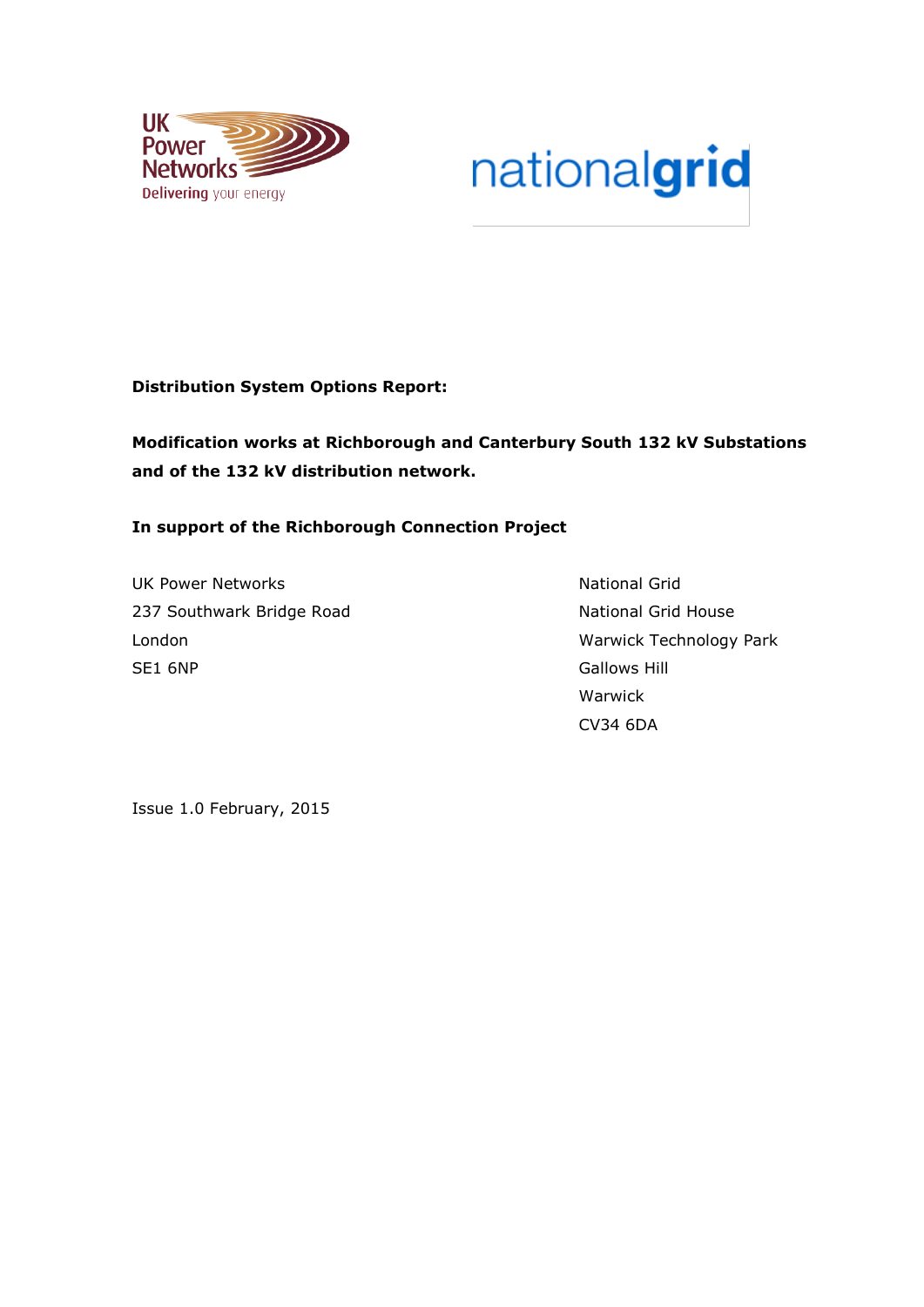# **Table of Contents** Page **Page 2014**

| 2. The Need for infrastructure modifications on The UKPN Network.  6            |  |
|---------------------------------------------------------------------------------|--|
| 3. Options to maintain the existing system security and network flexibility. 10 |  |
|                                                                                 |  |
|                                                                                 |  |
|                                                                                 |  |
|                                                                                 |  |

# <span id="page-1-0"></span>**1. Introduction**

-

- 1.1. This report has been prepared jointly by UK Power Networks (South East) Ltd. (UK Power Networks) and National Grid Electricity Transmission Limited (National Grid).
- 1.2. This report will form background information in support of an application for an Order granting Development Consent (DCO). Subject to consultation, these works will be as part of the cumulative assessment within the DCO for the Richborough Connection Project which will be submitted by National Grid to the Planning Inspectorate (PINS) in autumn 2015.
- 1.3. To accommodate the connection of a new HVDC Interconnector at Richborough, Kent, a new 400kV transmission connection is proposed between Richborough and Canterbury North substations, as identified in the Richborough Connection Project Strategic Options Report $<sup>1</sup>$ </sup>

<sup>&</sup>lt;sup>1</sup> Richborough Connection Project Strategic Options Report: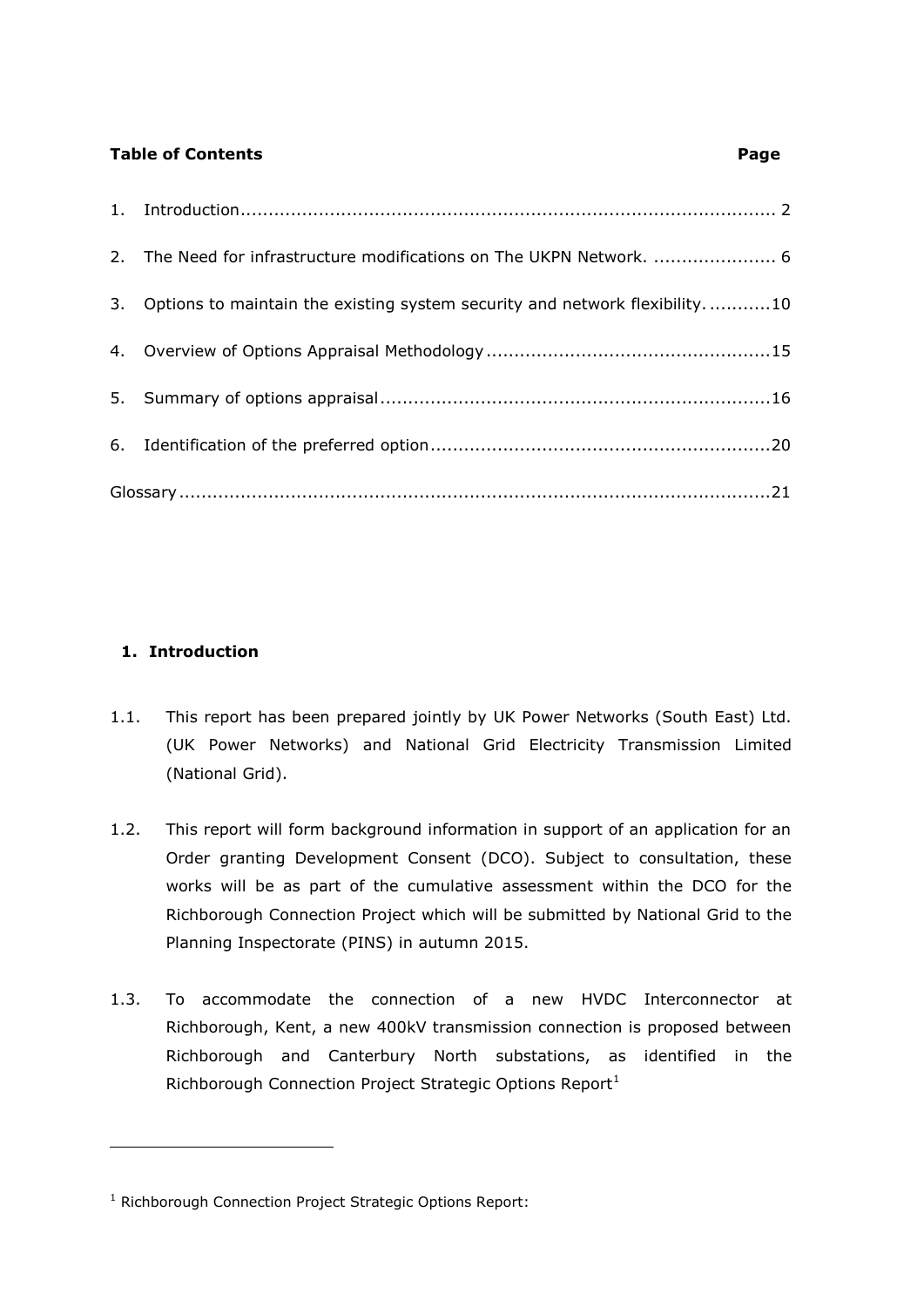- 1.4. The preferred route, as identified in the Richborough Connection Project Preferred Connection Option and Route Corridor Report<sup>2</sup>, for this new transmission connection broadly follows the route of an existing 132kV overhead line that connects the Richborough and Canterbury South 132 kV substations. The preferred route corridor is illustrated in Figure 1.1 below.
- 1.5. This 132kV overhead line is operated by UK Power Networks (South East) Limited (UK Power Networks) and is proposed to be removed between Richborough and Canterbury South substations as part of the Richborough Connection project. The removal of the existing 132 kV overhead line is consistent with the National Grid Stakeholder, Community and Amenity Policy, National Policies EN 1 & EN 5, and confirmed following the consultations on the project held during Summer 2013.

http://richboroughconnection.co.uk/assets/downloads/Preferred%20Connection%20Option%20 and%20Route%20Corridor%20Report%20FINAL%20Nov%202013.pdf

<sup>&</sup>lt;sup>2</sup> Richborough Connection Project Preferred Connection Option and Route Corridor Report:

http://richboroughconnection.co.uk/assets/downloads/Preferred%20Connection%20Option%20 and%20Route%20Corridor%20Report%20FINAL%20Nov%202013.pdf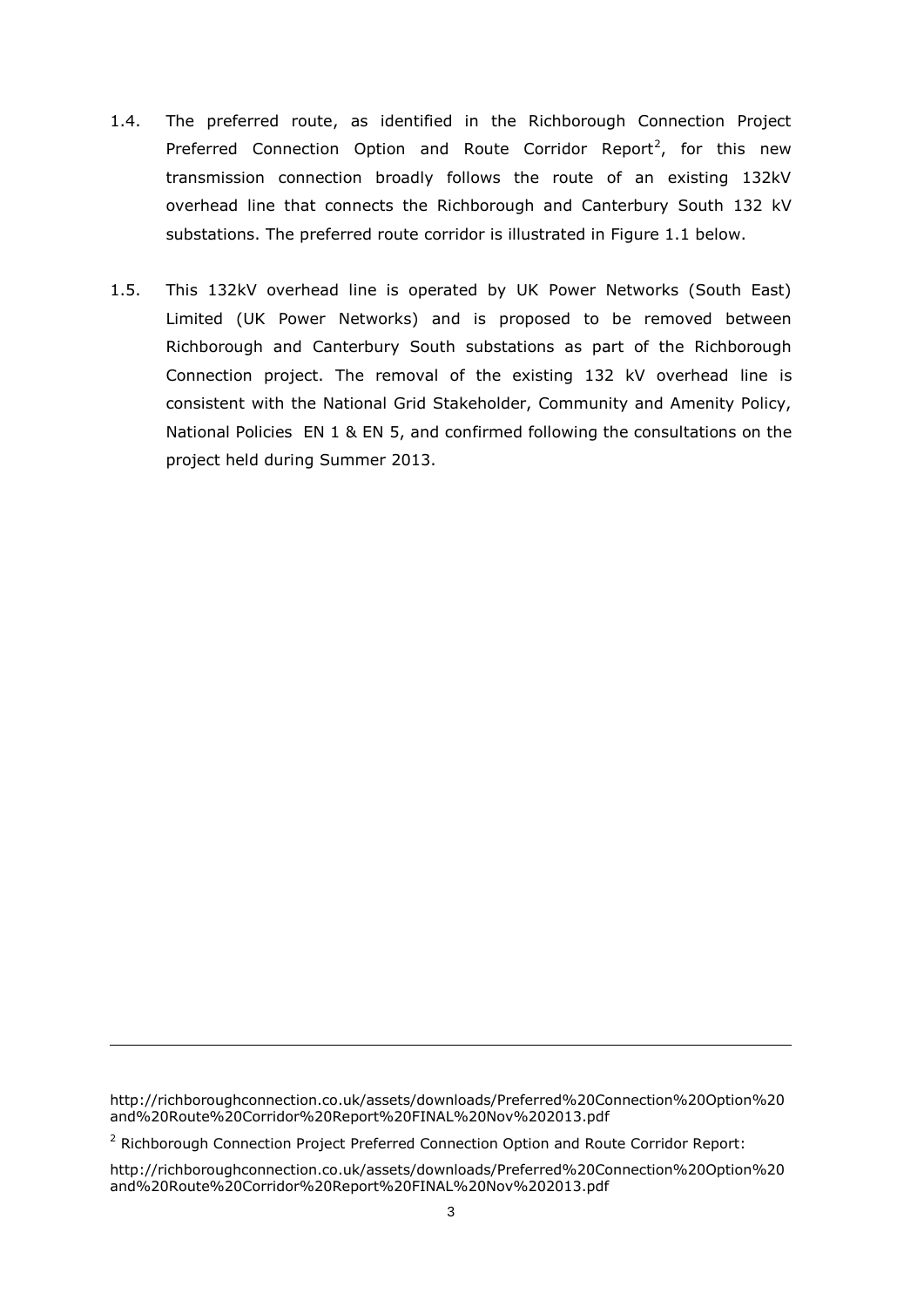

# **Figure 1.1 Preferred Route Corridor for the Richborough Connection Project**

- 1.6. This Distribution System Options Report (The Report) has been produced by UK Power Networks and National Grid which looks at the options to maintain the security, resilience and operational flexibility of the 132 kV distribution system as a consequence of the proposal to remove the UK Power Networks, Richborough to Canterbury South 132kV overhead line.
- 1.7. This report looks at the infrastructure modifications that are required to maintain the local distribution system's security of supply for customers at existing levels as a result of the removal of the 132kV line from Richborough to Canterbury as part of the Richborough Connection Project.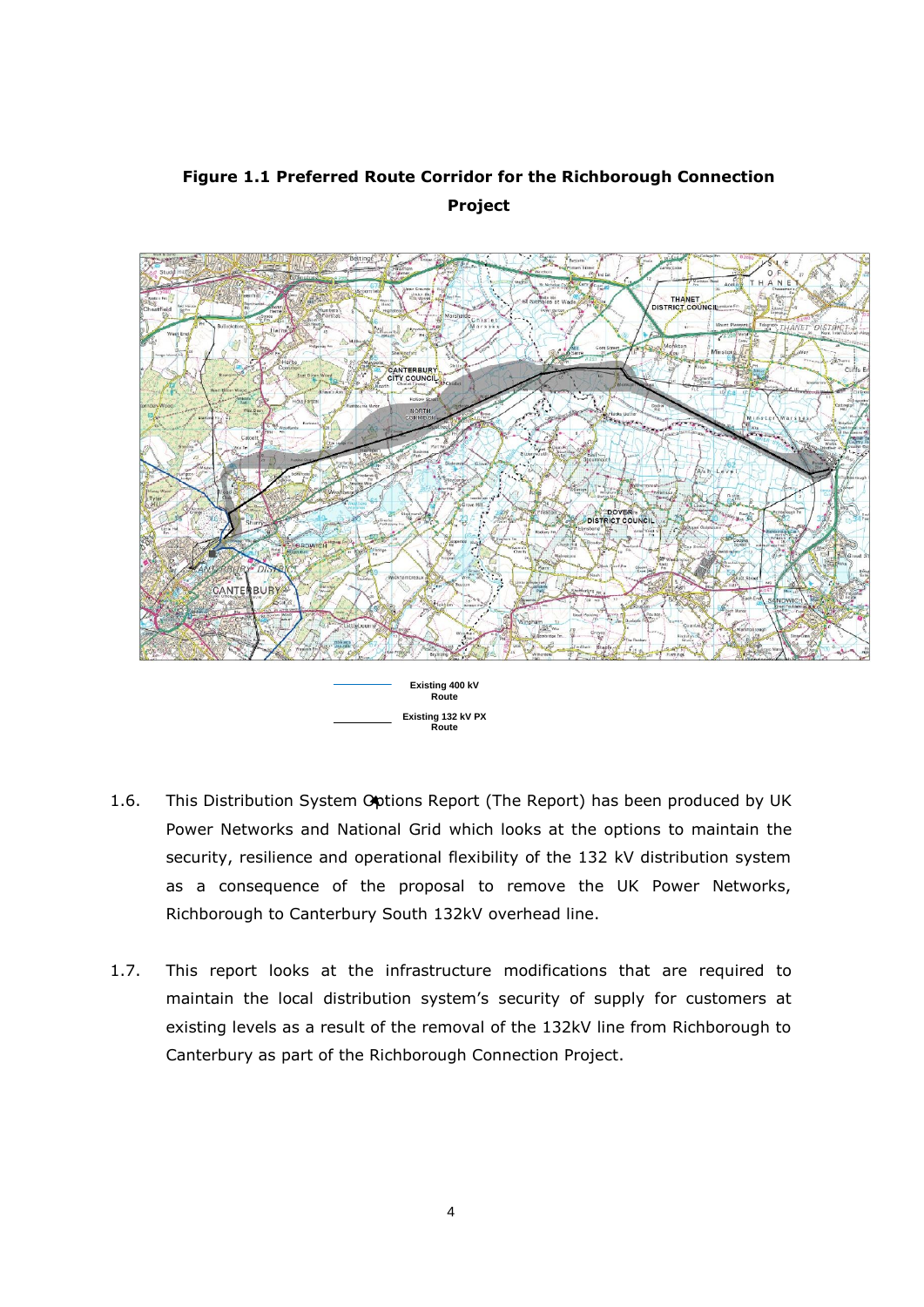- 1.8. The structure of this document is as follows:
	- Section 1 provides an introduction;
	- Section 2 provides background on the need for the modification works that are required;
	- Section 3 outlines options;
	- Section 4 provides details of the option appraisal methodology;
	- Section 5 provides a summary of the option appraisal;
	- Section 6 confirms the preferred technical and environmental option.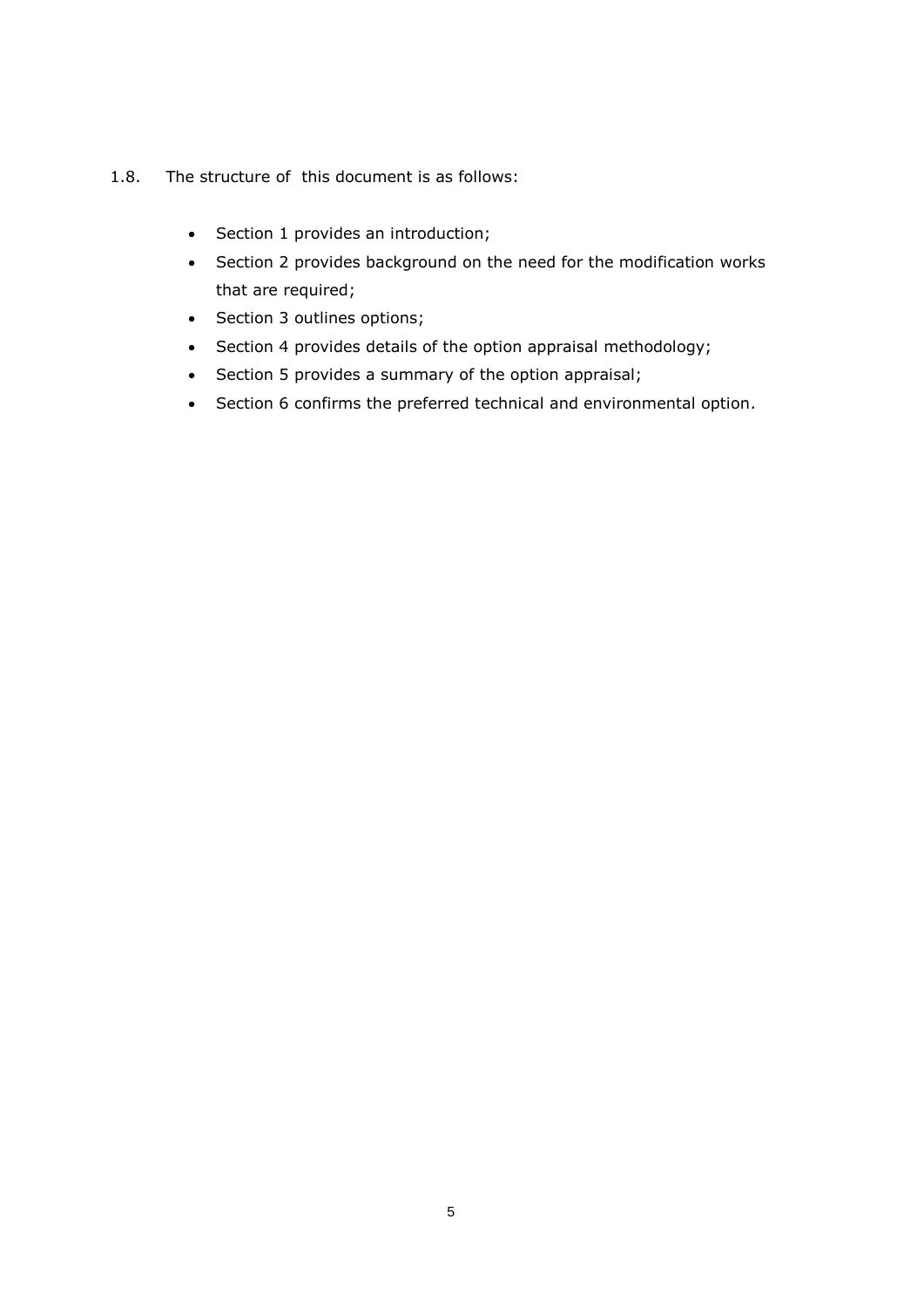#### <span id="page-5-0"></span>**2. The Need for infrastructure modifications on The UKPN Network.**

- 2.1 The electricity system is made up of networks which operate at different voltage levels. Transmission networks, which in England and Wales operate at voltages of 400kV and 275kV, are used for the bulk transfer of power from generation to distribution networks. This is primarily to facilitate higher power transfers and to reduce the amount of power lost during the transportation process because losses are reduced at higher voltages.
- 2.2 Distribution networks, in contrast, are mainly concerned with the delivery of power to consumers at lower voltages: 132kV, 66kV, 33kV and below. Distribution networks typically provide electricity to major conurbations through a radial network of circuits operating at reducing voltage levels and power carrying capacity.
- 2.3 The connection of transmission and distribution networks occurs at Grid Supply Points (GSP). These are typically substations where power is transformed from 400kV or 275kV to 132kV, 66kV or 33kV for onward distribution to consumers.
- 2.4 Bulk Supply Point (BSP) substations operate at 132kV and 66kV and provide a distribution hub where power is transformed to voltages ranging from 66-33kV and below for onward distribution to local towns, villages, farms and industry
- 2.5 Figure 2.1 below indicates the existing UK Power Networks network surrounding Richborough and Canterbury.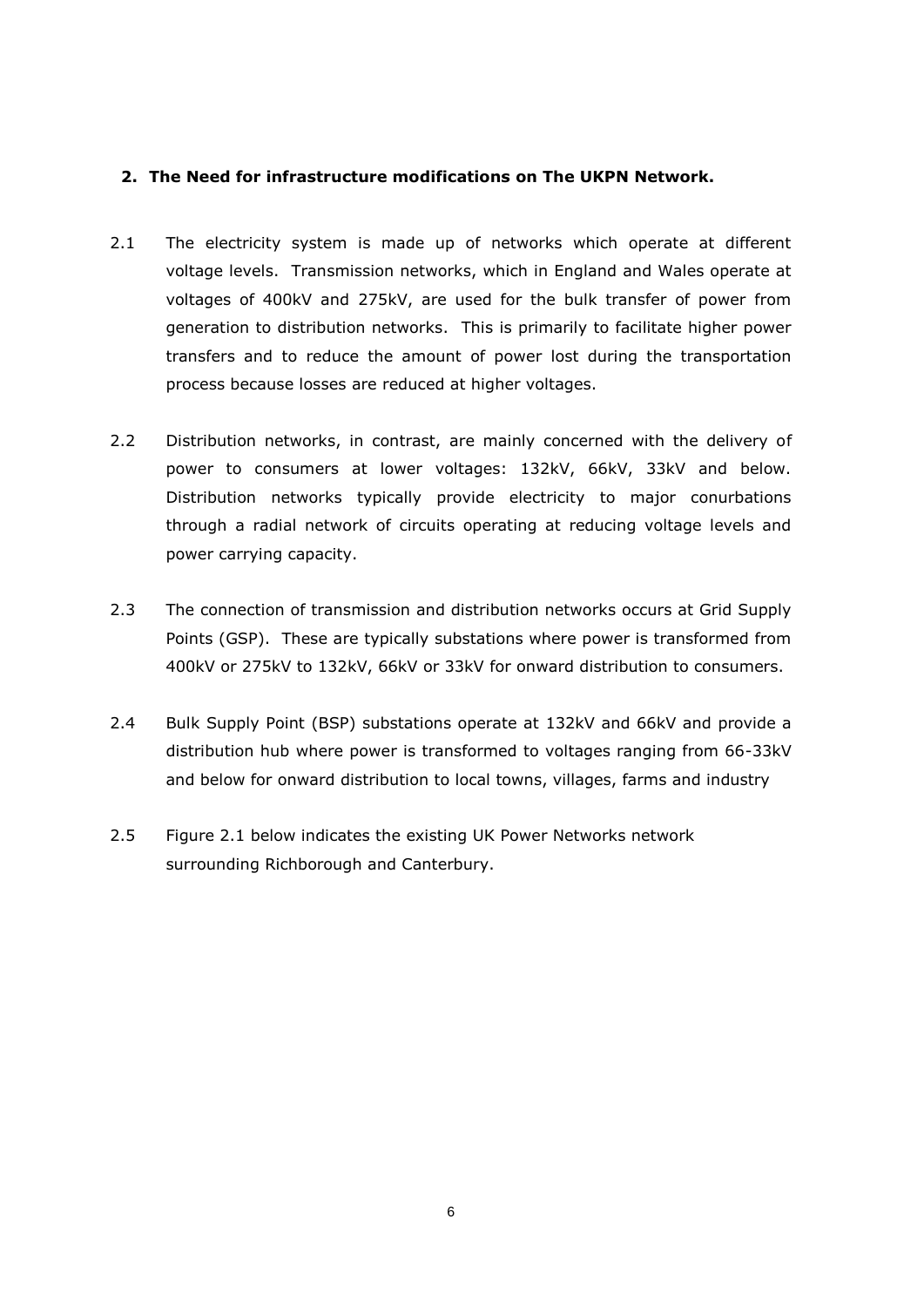



- 2.6 The UK Power Networks 132kV network in the Canterbury and Richborough area is currently served by two Grid Supply Point (GSP) connections to the 400 kV transmission system at Canterbury North and Sellindge. The 132 kV network serves Canterbury North and Richborough via circuits including:
	- The double circuit overhead line route connecting Canterbury South to Richborough, known as the PX route;
	- The single overhead line and **underground cable** Etchinghill to Canterbury North PU route.
- 2.7 Two 132 kV overhead line double circuits, the PGA & PMA routes, connecting between Canterbury North to Canterbury South are connected together at each end to form two single circuits (termed as 'Banked').
- 2.8 Thanet Offshore Wind is connected to Richborough 132kV with a capacity of 315MW. There is also additional generation of approximately 310 MW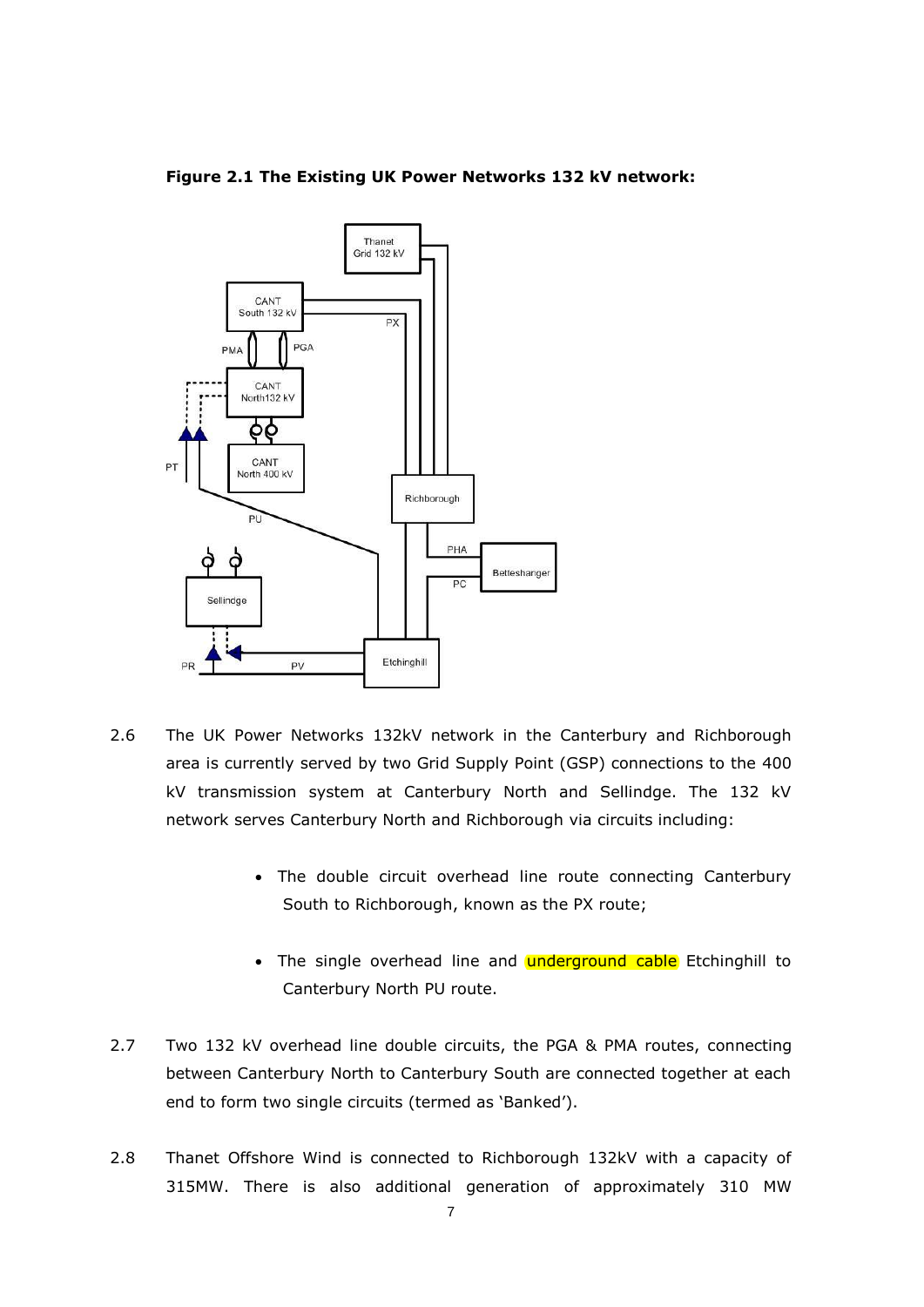embedded in the Distribution Network with a further 299 MW accepted for future connection. The present network configuration allows the generation to be maintained under planned and unplanned outage conditions with an export constraint applied to offshore wind generation connected at Thanet under certain network conditions.

- 2.9 The UKPN 132 kV network in the Canterbury & Richborough area is compliant with the requirements laid out in Engineering Recommendation P2/6 & presently operates as an interconnected group. This increases operational flexibility as well as allowing supplies to be maintained under planned and unplanned outage conditions at the National Grid interface points and on the majority of interconnected circuits.
- 2.10 The proposed removal of UK Power Networks's 132kV double circuit overhead line between Richborough and Canterbury South substations would reduce the level of network security of the UK Power Networks 132 kV network in the Canterbury area, such that it would not be compliant with P2/6.
- 2.11 The removal of the UK Power Networks 132 kV PX route would result in the following non-compliances:
	- The existing Canterbury North Sellindge Grid Supply Points (GSP) have a firm capacity of 276 MW each. Removal of the PX route would result in all of the group demand being supported by these GSPs. Demand is predicted by UK Power Networks to reach 672 MW by 2020. Therefore, assuming the demand is shared evenly, both GSPs would become non-compliant.
	- A double circuit fault on the two banked circuits connecting Canterbury North to Canterbury South would result in all of the demand at Canterbury South being lost.
- 2.12 UK Power Networks must maintain compliance with Engineering Recommendation P2/6 and National Grid and UK Power Networks have agreed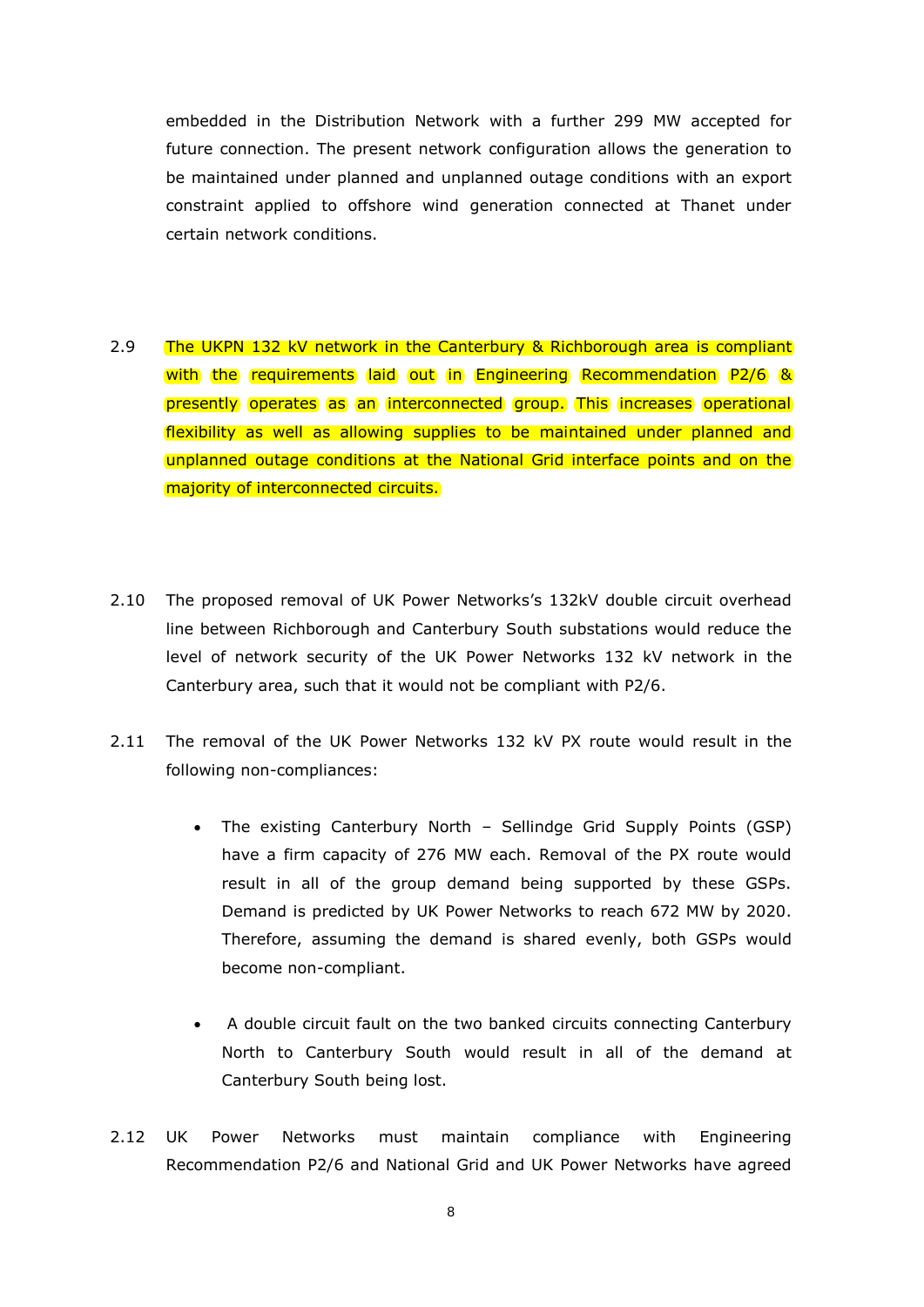to maintain the current level of capacity, flexibility & resilience of the electricity distribution system in these areas.

- 2.13 Therefore, options are needed to mitigate these non-compliances, which result from the removal of the UK Power Networks 132 kV PX route that connects Canterbury South to Richborough substations.
- 2.14 This report outlines the modification works required on the UK Power Networks network at Richborough and Canterbury and considers the options that are available. The report outlines the appraisal that has been completed to identify the preferred option and confirms the preferred option.
- 2.15 To identify potential options to enable the removal of the 132 kV Canterbury South to Richborough 132 kV overhead line circuit, a technical appraisal of available options was undertaken by UK Power Networks and National Grid.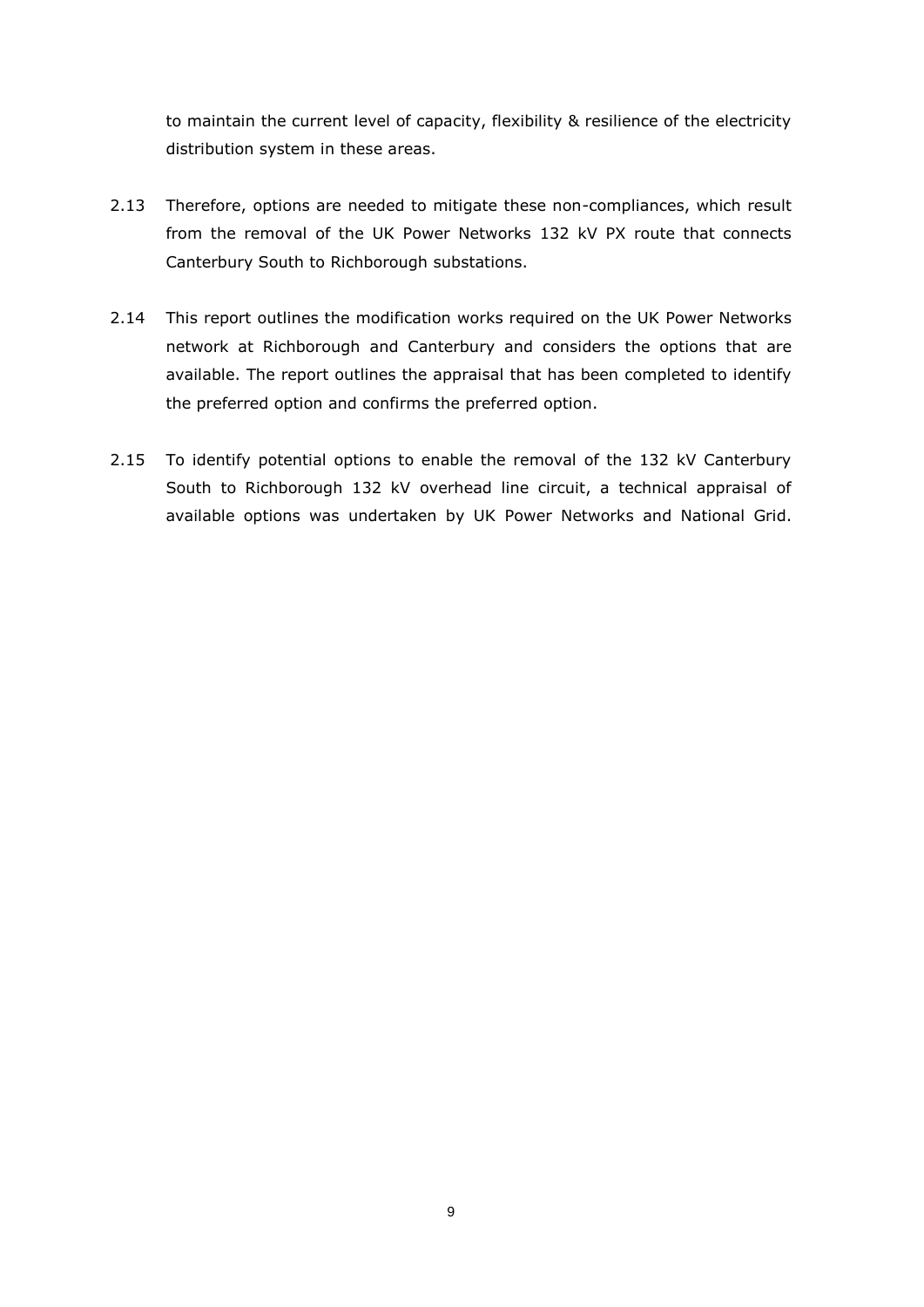# <span id="page-9-0"></span>**3. Options to maintain the existing system security and network flexibility.**

3.1. Seven possible options were assessed in the original technical appraisal. Of these, four were rejected as not technically compliant, one option was discounted on the grounds of whilst initially compliant, it would become non compliant in the near future. Two technically compliant options, have been identified and brought forward for further consideration to select a preferred option.

*Options to Secure Demand in the Richborough Area*

# **Option 1**

3.2. To enable the removal of the existing PX 132 kV route, construct a new 400/132 kV Grid Supply Point (GSP) at Richborough accommodated within the proposed new substation at Richborough. Option 1 is outlined in Figure 3.2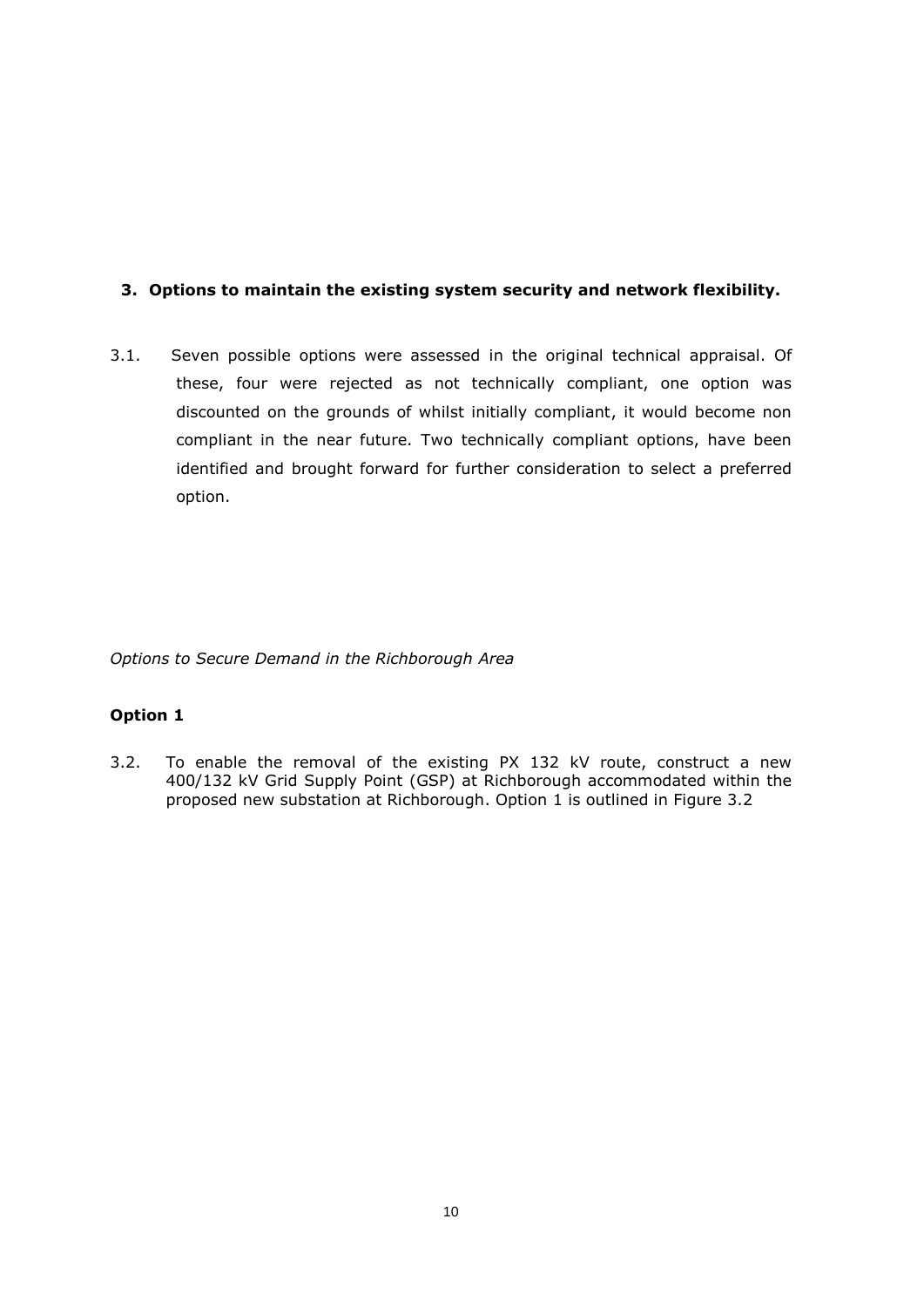

#### **Fig 3.2 The UK Power Networks 132 kV network: Option 1**

- 3.3. For this option the provision of one 400/132 kV Transformer was considered. This was discounted, as whilst initially compliant, this would result in the system eventually becoming non-compliant.
- 3.4. Whilst a single transformer can provide suitable rating to replace the existing PX double circuit route (105 MVA summer continuous rating) this would result in the UK Power Networks network becoming non-compliant before 2020 under summer conditions. This is in advance of when the existing 132kV network would otherwise become non-compliant.
- 3.5. Based on 2020 expected demand, with a planned outage of the new 400/132 kV Super Grid Transformer at Richborough, a fault on the existing 132 kV network would result in unacceptable overloads.
- 3.6. Provision of two 400/132 kV supergrid transformers would therefore be required to maintain compliance & existing resilience & flexibility of the UK Power Networks 132 kV network.
- 3.7. The two Super Grid Transformers would be accommodated as part of the proposed new 400 kV Richborough substation works and will be limited to the proposed consent with outline permission at the site of the former Richborough power station site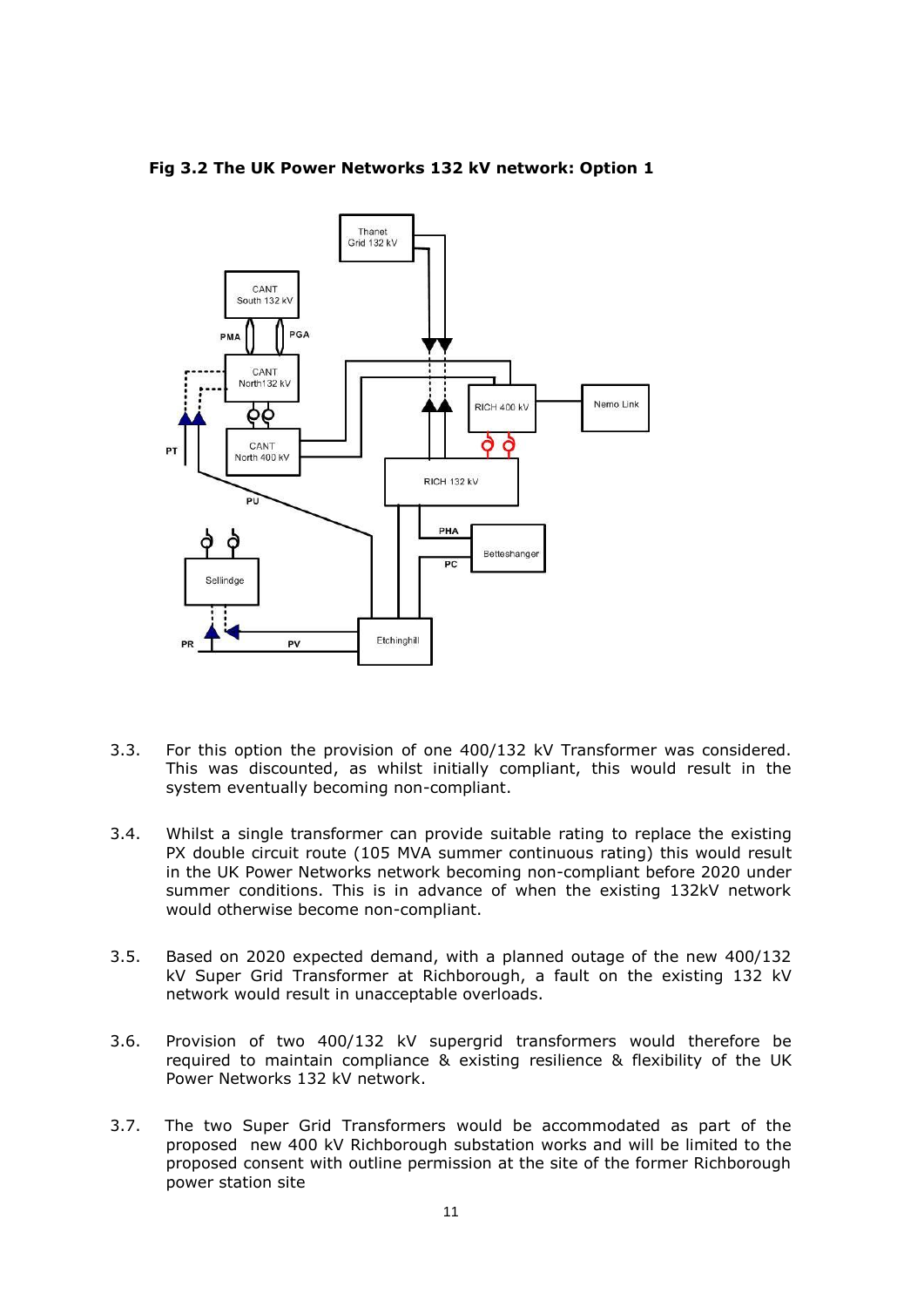*Securing Demand at Canterbury South 132 kV Substation.*

- 3.8. The present configuration at Canterbury South consists of four 132 kV circuits feeding Canterbury South. Under planned and unplanned outage conditions demand can be maintained without interruption.
- 3.9. Following removal of the PX 132 kV route and construction of a new GSP at Richborough under Option 1, for the same conditions, all demand would be lost and cannot be supported via interconnection at lower voltages. To maintain system security at Canterbury South an additional 132 kV circuit needs to be connected.
- 3.10. UK Power Networks propose to provide this additional 132 kV circuit by diverting the existing PU circuit from Canterbury North, reconnecting it into Canterbury South. As shown below in Fig 3.3.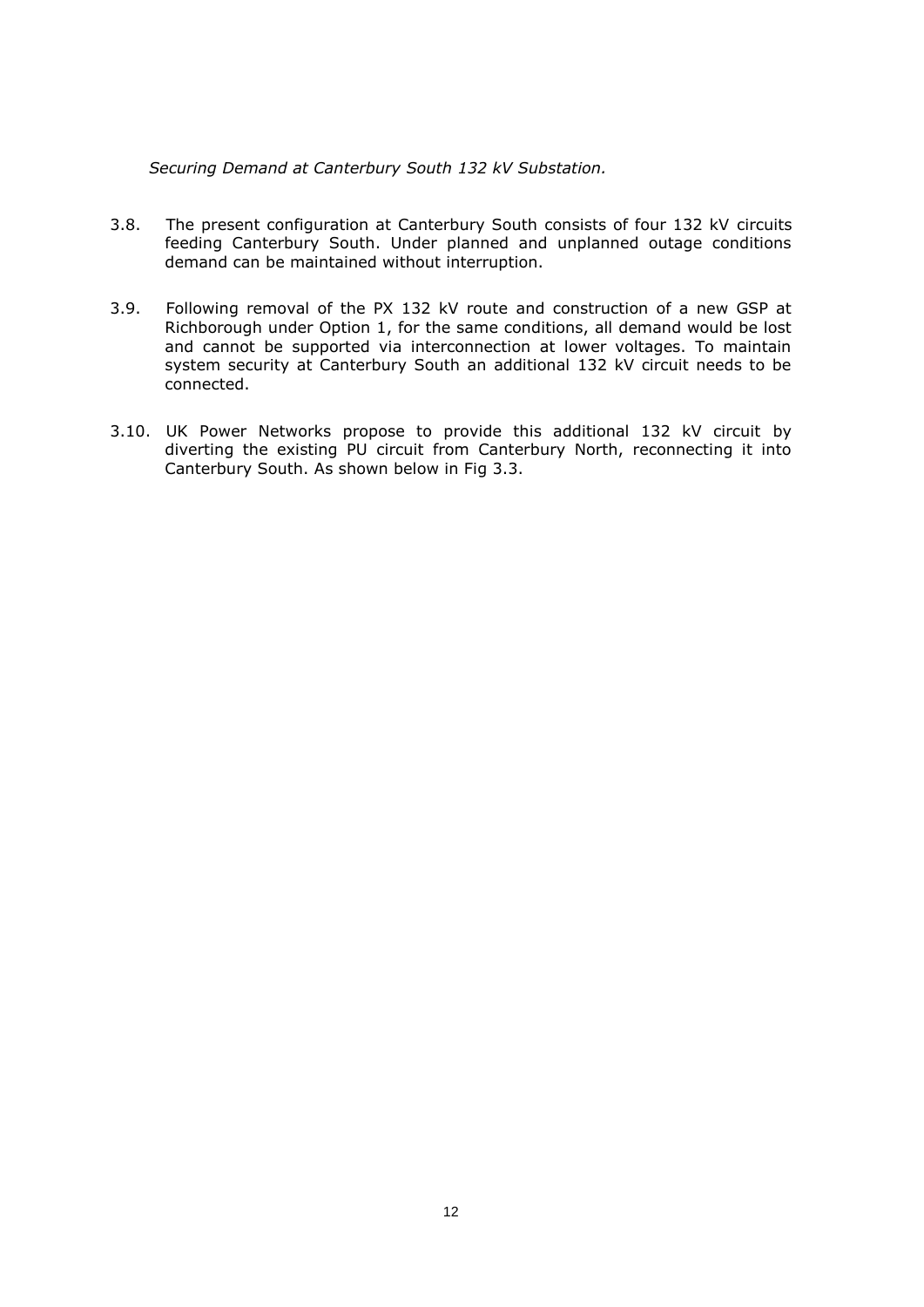

#### **Fig 3.3 Diversion of the PU 132 kV Route into Canterbury South**

- 3.11. This will be achieved by:
	- Reconfiguring the existing banked PGA 132 kV overhead line routes between Canterbury North and Canterbury South 132 kV substations, to form separate circuits;
	- uprating one circuit of the unbanked PGA circuits with a higher rated conductor;
	- utilise the remaining PGA circuit to divert the PU route from Canterbury North into Canterbury South;
	- construct a small disconnector compound between the existing PX and PGA terminal tower within UK Power Networks land ownership, outside of the operational area at Canterbury South.
- 3.12. UK Power Networks have confirmed that the reconfiguration of Canterbury North to achieve diversion of the PU route into Canterbury South is the most economic and efficient method to secure demand at Canterbury South. It can be built largely off-line without the need for extensive system outages, and minimises the level of modifications to existing equipment. UK Power Networks expect that required consents will be achieved within existing Permitted Development rights.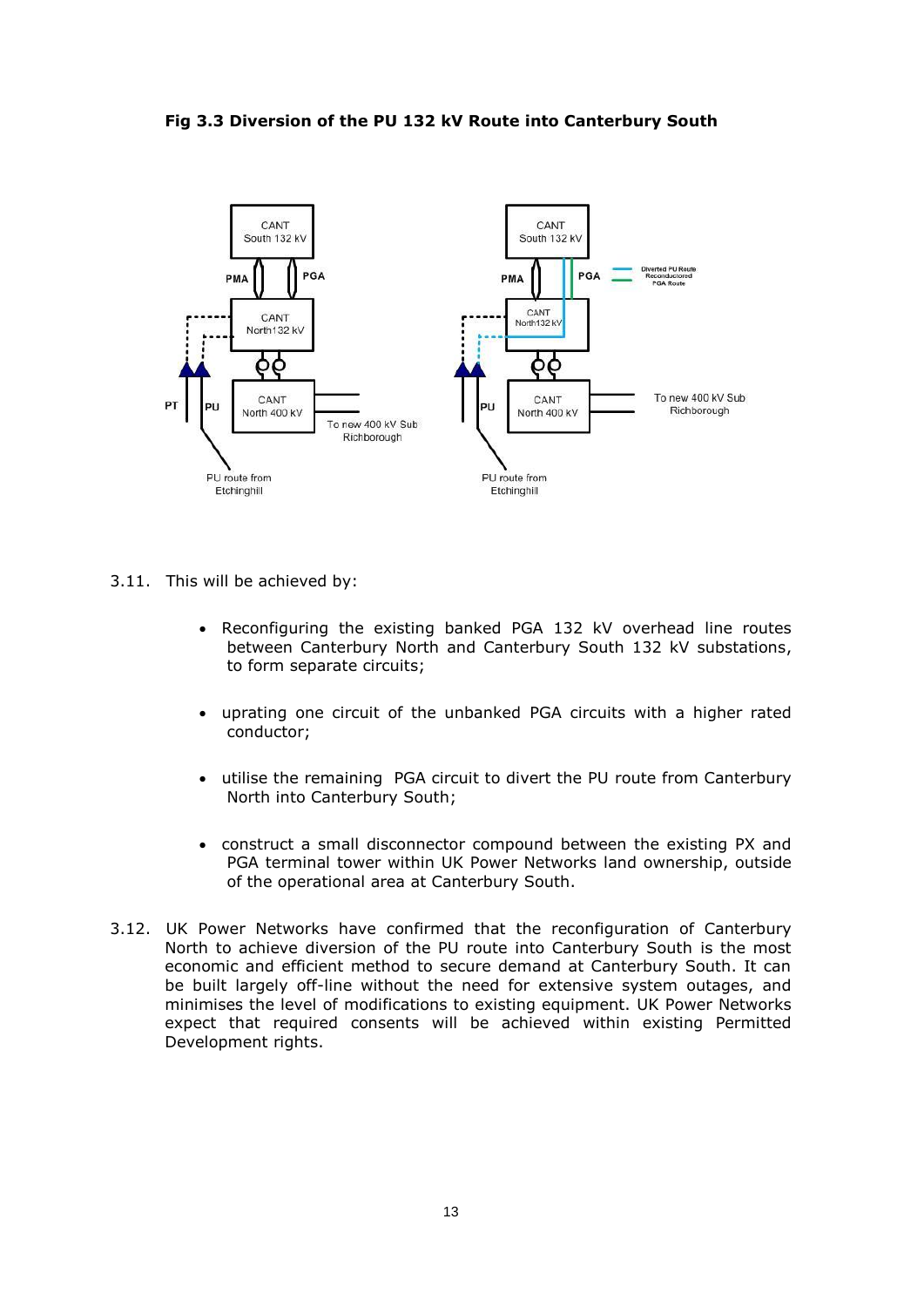### **Option 2**

3.13. Replace the existing PX 132 kV overhead line route with an equivalent underground cable route of approximately 25 km length. Option 2 is outlined in Figure 3.5

**Fig 3.5 The UK Power Networks 132 kV Network: Option 2**



3.14. Option 2 maintains the existing resilience of the UK Power Networks 132 kV network and ensures compliance with P2/6 beyond the current RIIO regulatory period (RIIO ED1). This option also secures demand at Canterbury South without further modification.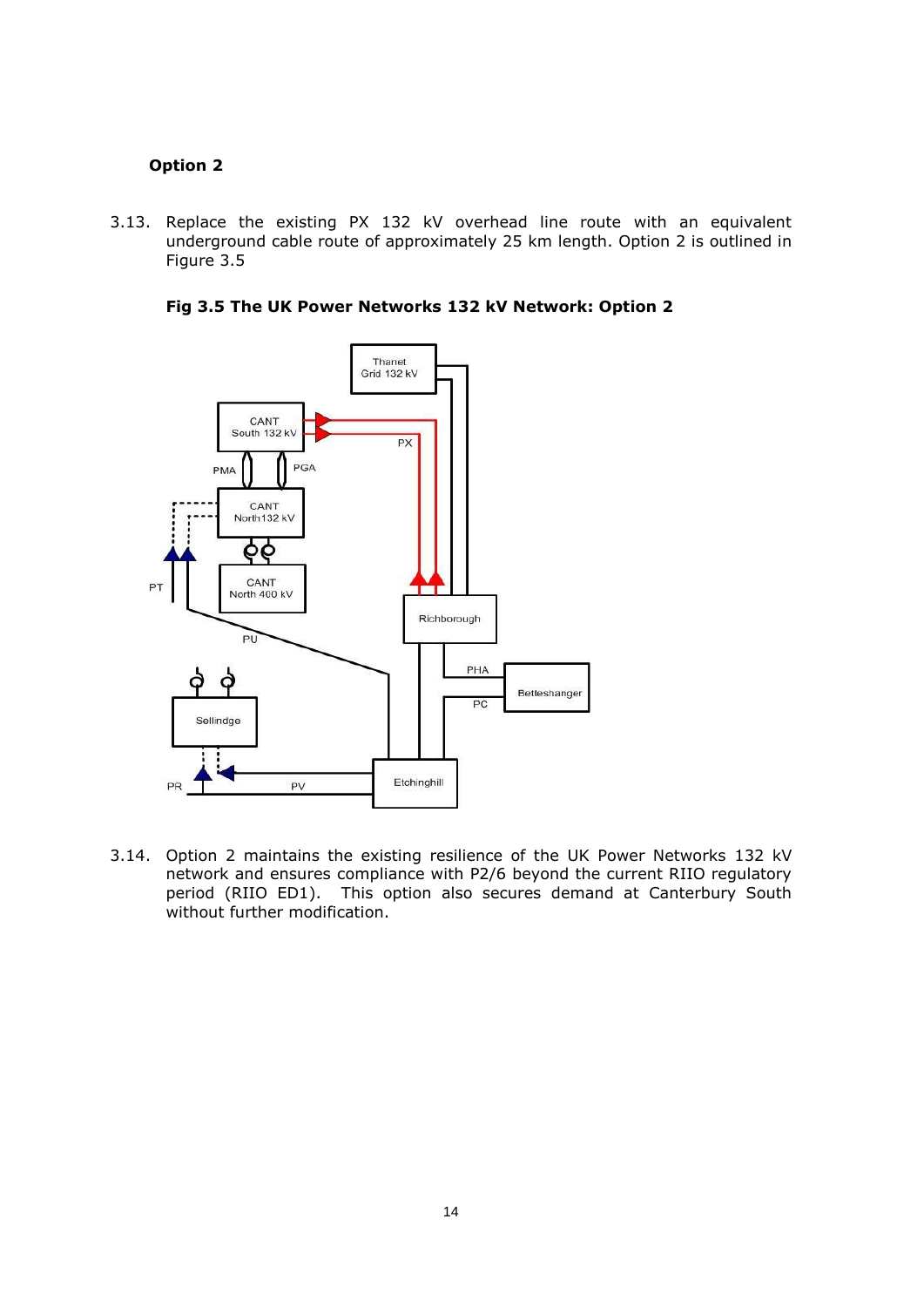### <span id="page-14-0"></span>**4. Overview of Options Appraisal Methodology**

- 4.1 Options appraisal considers relevant technical, environmental and socioeconomic issues and the costs associated with each technical option. Analysis of these factors allows UK Power Networks and National Grid to assess which options best meet their various statutory and licence obligations.
- 4.2 UK Power Networks and National Grid will only propose to build new infrastructure where existing infrastructure cannot be technically or economically upgraded to meet system security standards and regulatory obligations. Where there is no viable existing upgrade option, UK Power Networks and National Grid will develop a solution (e.g. installation or construction of a new infrastructure) that seeks to achieve the best integration of their various duties and obligations as set out in Appendix 1.

#### **Technical Appraisal**

Section 3 explains that each technical option has been assessed initially to ensure that it meets the need to maintain existing levels of system security and flexibility and that the resultant transmission and distribution systems would comply with the standards set out in P2/6 and NETS SQSS.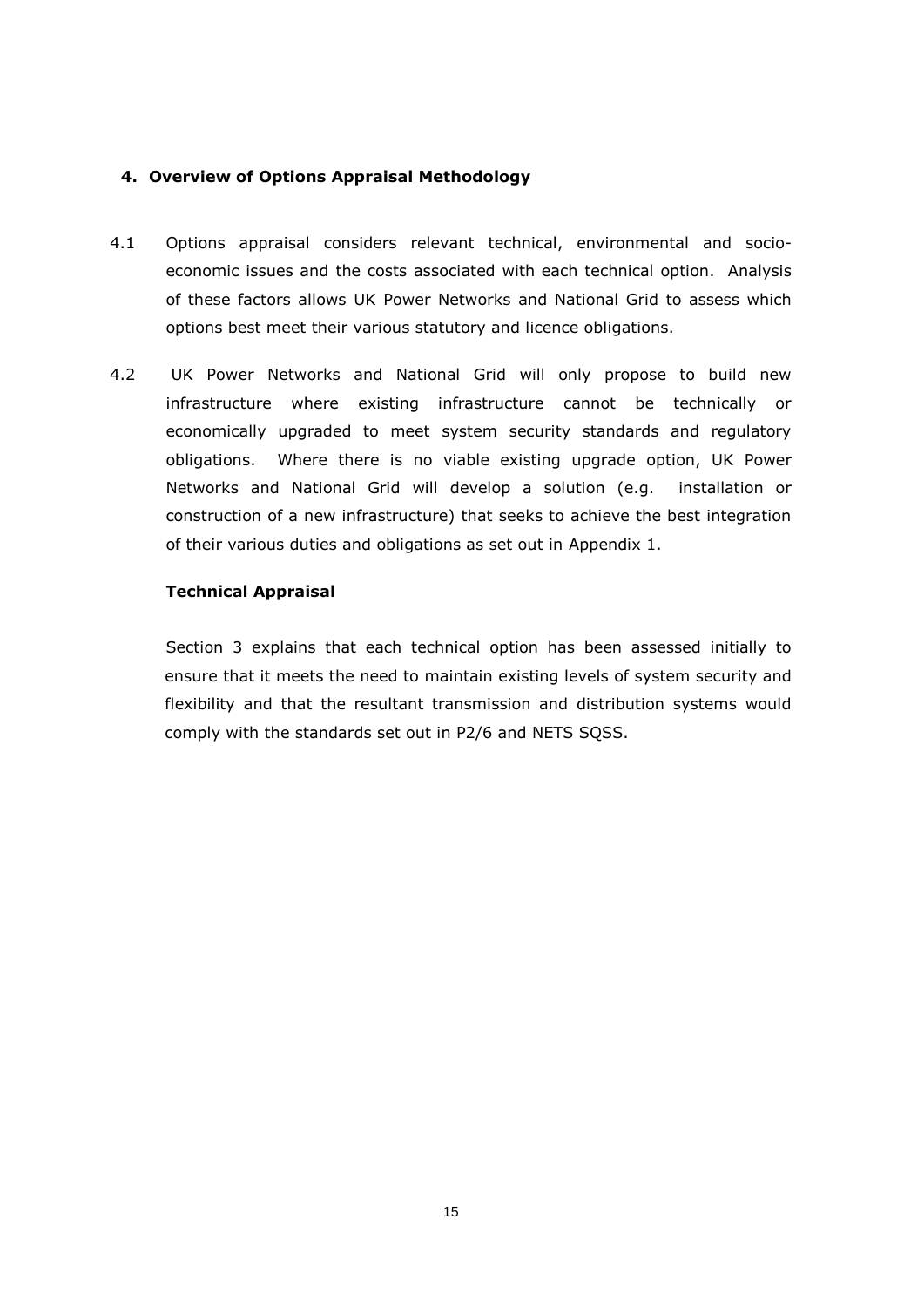### **Economic Appraisal**

- 4.3 Once the full scope of works associated with each option is identified, an estimate of the capital cost of that scope of works is made. For the specific new overhead line, underground AC cable, substations and transformers (SGTs) associated with each option, operational lifetime costs are then estimated.
- 4.4 Capital cost is an estimate of the cost of equipment and installation costs. These costs are provided in current financial year prices applicable at the time of publication of this Report. For the purposes of reviewing technical options, the cost estimates are based on generalised unit costs for the key elements of the option, reflecting recent contract values or manufacturers' or consultants' budget estimates. This is sufficient to allow a broad order of consistent costs to be established for the options, as necessary at the strategic level, and is not intended to provide a detailed cost for each option which can only be obtained at the detailed design stage.

### **Environmental Appraisal**

4.5 A high level appraisal of the environmental impacts for each of the technical options, (see Section 5 below), has considered environmental constraints of international and national importance. Features considered as potential environmental constraints to each technical option are presented in Table 5.1. This table summarises the findings at a high level of environmental constraints in relation to each option in considering the alternatives for the removal of the 132kV connection. This identifies potential environmental constraints and the need for further investigations where appropriate.

#### <span id="page-15-0"></span>**5. Summary of options appraisal**

The table below provides a summary of the key factors to be considered in appraising each of the connection options: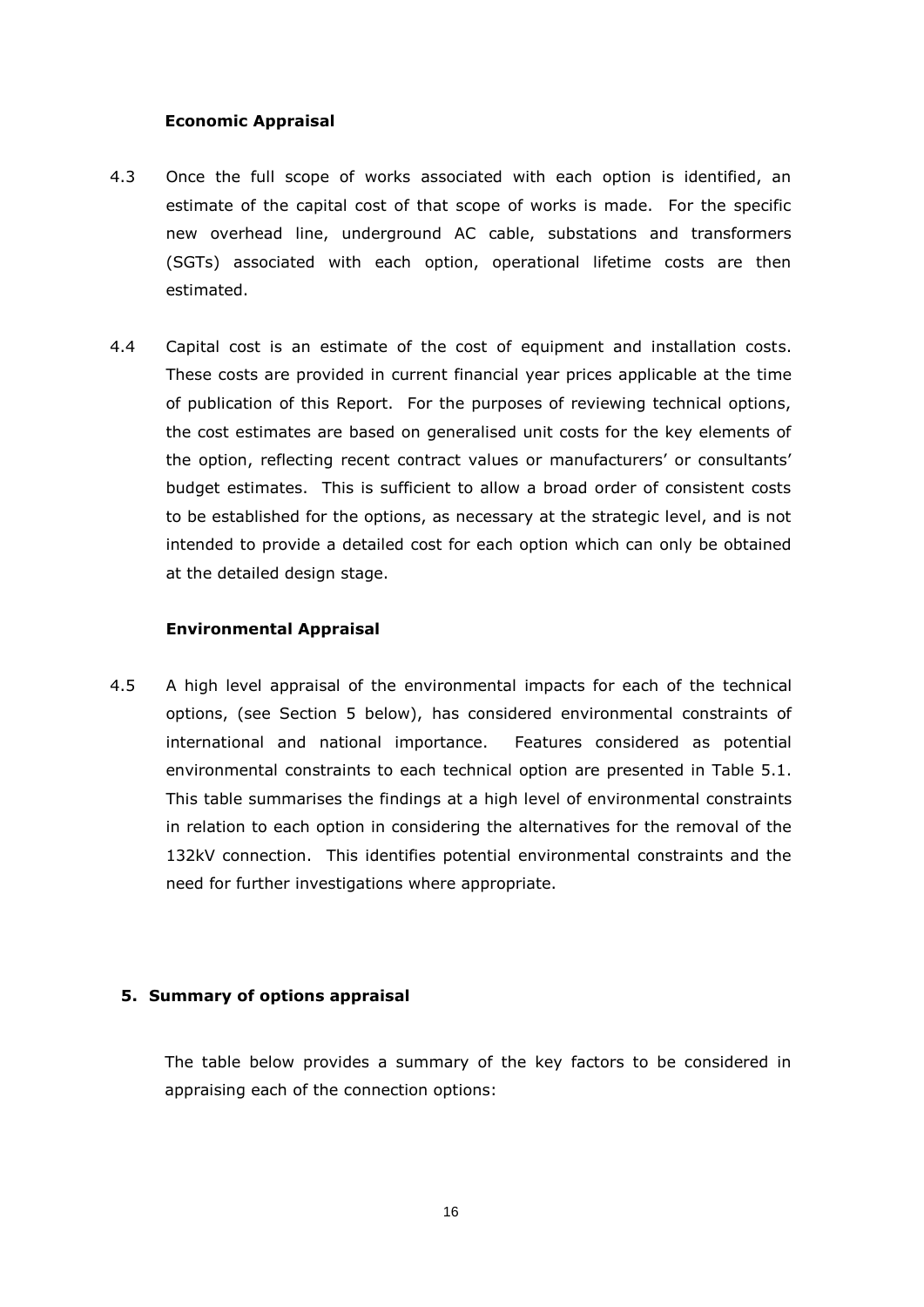# **Table 5.1: Options Summary**

| Option   | Technical                                                                                                                                                                                                                                                                                                                                                                                           | Environmental                                                                                                                                                                                                                                                                                                                                                                                                                                                                                                     | <b>Capital Cost</b>                                                                                                                                             |
|----------|-----------------------------------------------------------------------------------------------------------------------------------------------------------------------------------------------------------------------------------------------------------------------------------------------------------------------------------------------------------------------------------------------------|-------------------------------------------------------------------------------------------------------------------------------------------------------------------------------------------------------------------------------------------------------------------------------------------------------------------------------------------------------------------------------------------------------------------------------------------------------------------------------------------------------------------|-----------------------------------------------------------------------------------------------------------------------------------------------------------------|
|          |                                                                                                                                                                                                                                                                                                                                                                                                     |                                                                                                                                                                                                                                                                                                                                                                                                                                                                                                                   |                                                                                                                                                                 |
|          |                                                                                                                                                                                                                                                                                                                                                                                                     |                                                                                                                                                                                                                                                                                                                                                                                                                                                                                                                   |                                                                                                                                                                 |
|          |                                                                                                                                                                                                                                                                                                                                                                                                     |                                                                                                                                                                                                                                                                                                                                                                                                                                                                                                                   |                                                                                                                                                                 |
| Option 1 |                                                                                                                                                                                                                                                                                                                                                                                                     |                                                                                                                                                                                                                                                                                                                                                                                                                                                                                                                   |                                                                                                                                                                 |
|          |                                                                                                                                                                                                                                                                                                                                                                                                     |                                                                                                                                                                                                                                                                                                                                                                                                                                                                                                                   |                                                                                                                                                                 |
|          | Construct 2x<br>400/132kV Grid<br>Supply Point<br>connecting to the<br>existing Richborough<br>132kV switchboard<br>Reconfigure<br>Canterbury North and<br>South substations,<br>Unbank PGA<br>Overhead line<br>circuits,<br>reconductoring 1<br>circuit.<br>Fully P2/6 compliant<br>option.<br>Requires additional<br>infrastructure to<br>secure demand at<br>Canterbury South<br>New GSP must be | No significant<br>temporary or<br>permanent impacts<br>to environmental<br>receptors as works<br>are limited to the<br>proposed<br>Richborough<br>substation consented<br>with outline<br>permission at the site<br>of the former<br>Richborough power<br>station site<br>Minor potential<br>additional visual<br>amenity impacts<br>associated with the<br>location of two SGT<br>at the substation<br>site, although this<br>will be set within the<br>context of a<br>substation which will<br>contain further | <b>Based on National</b><br>Grid figures for GSP &<br><b>UK Power Networks</b><br>Figures for PU<br>Diversion works:<br>Tot. Estimated capital<br>$cost = £22m$ |
|          | commissioned prior to                                                                                                                                                                                                                                                                                                                                                                               | substation equipment                                                                                                                                                                                                                                                                                                                                                                                                                                                                                              |                                                                                                                                                                 |
|          | removal of PX                                                                                                                                                                                                                                                                                                                                                                                       | and plant including a                                                                                                                                                                                                                                                                                                                                                                                                                                                                                             |                                                                                                                                                                 |
|          |                                                                                                                                                                                                                                                                                                                                                                                                     | building of                                                                                                                                                                                                                                                                                                                                                                                                                                                                                                       |                                                                                                                                                                 |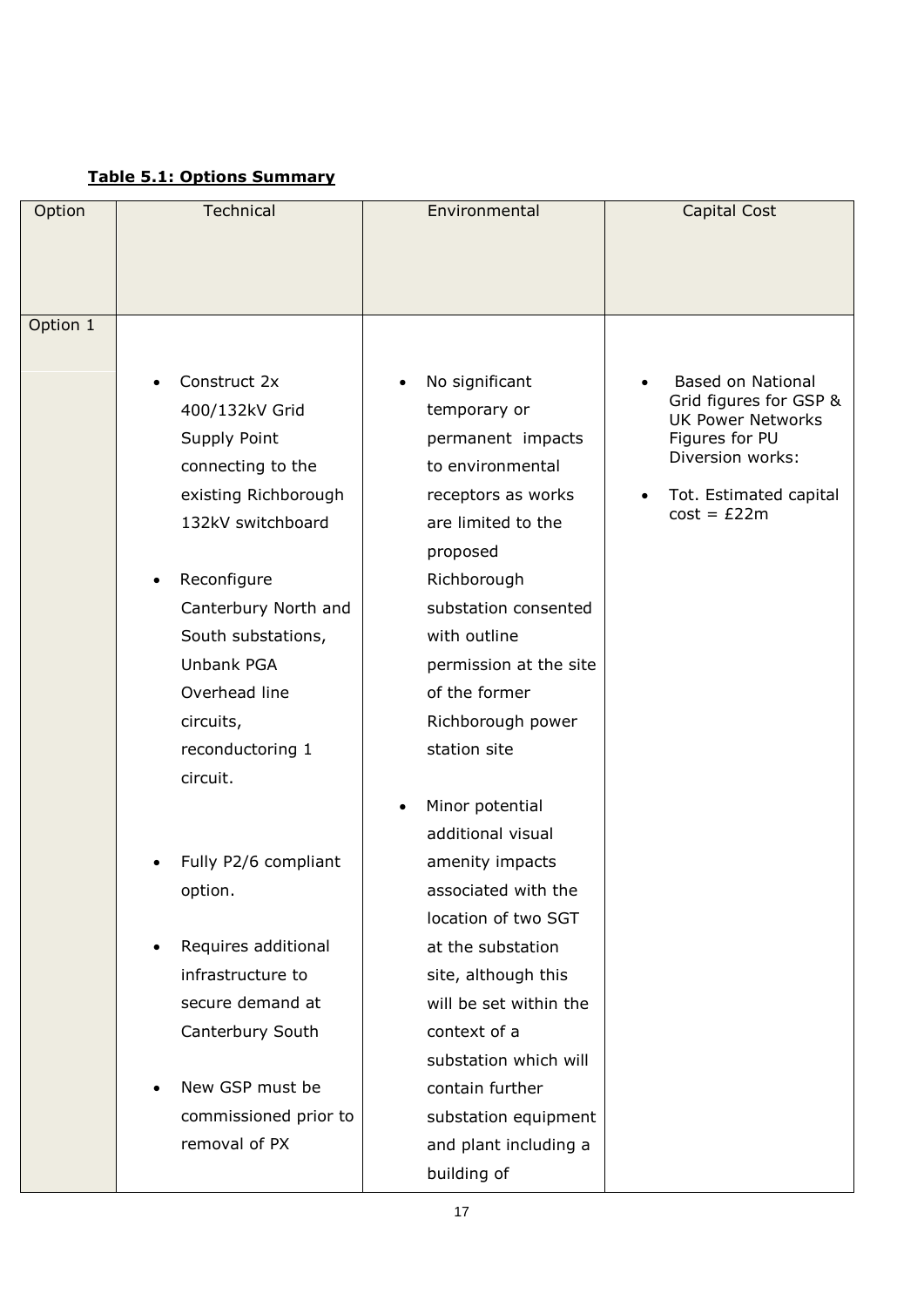|          | overhead line Route.                                                                                                                                                                                                                                                                                                                                                                                                                                          | approximately 15m<br>in height                                                                                                                                                                                                                                                                                                                                                        |                                                                                     |
|----------|---------------------------------------------------------------------------------------------------------------------------------------------------------------------------------------------------------------------------------------------------------------------------------------------------------------------------------------------------------------------------------------------------------------------------------------------------------------|---------------------------------------------------------------------------------------------------------------------------------------------------------------------------------------------------------------------------------------------------------------------------------------------------------------------------------------------------------------------------------------|-------------------------------------------------------------------------------------|
| Option 2 | Replace the existing PX<br>overhead line route with a<br>fully underground cable<br>route, of approximately 25<br>km of 2 X Circuits, 2 cable<br>sealing end compounds . -<br>Fully P2/6 compliant<br>option<br>Secures demand at<br>Canterbury South without<br>additional infrastructure<br>Largely offline build<br>with minimum system<br>outages<br>Long construction<br>period - approximately 50<br>months. (based on UK Power<br>Networks figure of 2 | There is potential to<br>encounter and which<br>significantly<br>could<br>affect<br>unknown<br>buried archaeology.<br>Depending<br>the<br>on<br>location of the route<br>installation<br>the<br>of<br>underground<br>cables<br>could<br>affect<br>ecological<br>receptors<br>particularly<br>during<br>construction<br>of the<br>cable<br>Resultant effects on<br>landscape character | Based on UK Power<br>Networks figures:<br>Tot. Estimated capital cost<br>$=$ £38.5m |
|          | months per km per working<br>team)                                                                                                                                                                                                                                                                                                                                                                                                                            | and views would be<br>temporary and land<br>would be restored on<br>completion.<br>There could be some<br>minor<br>negative<br>localised<br>effects<br>associated with the<br>removal of existing<br>features<br>including<br>hedges<br>and<br>trees<br>during construction.<br>These effects could<br>mitigated<br>by<br>be<br>careful<br>routeing<br>to                             |                                                                                     |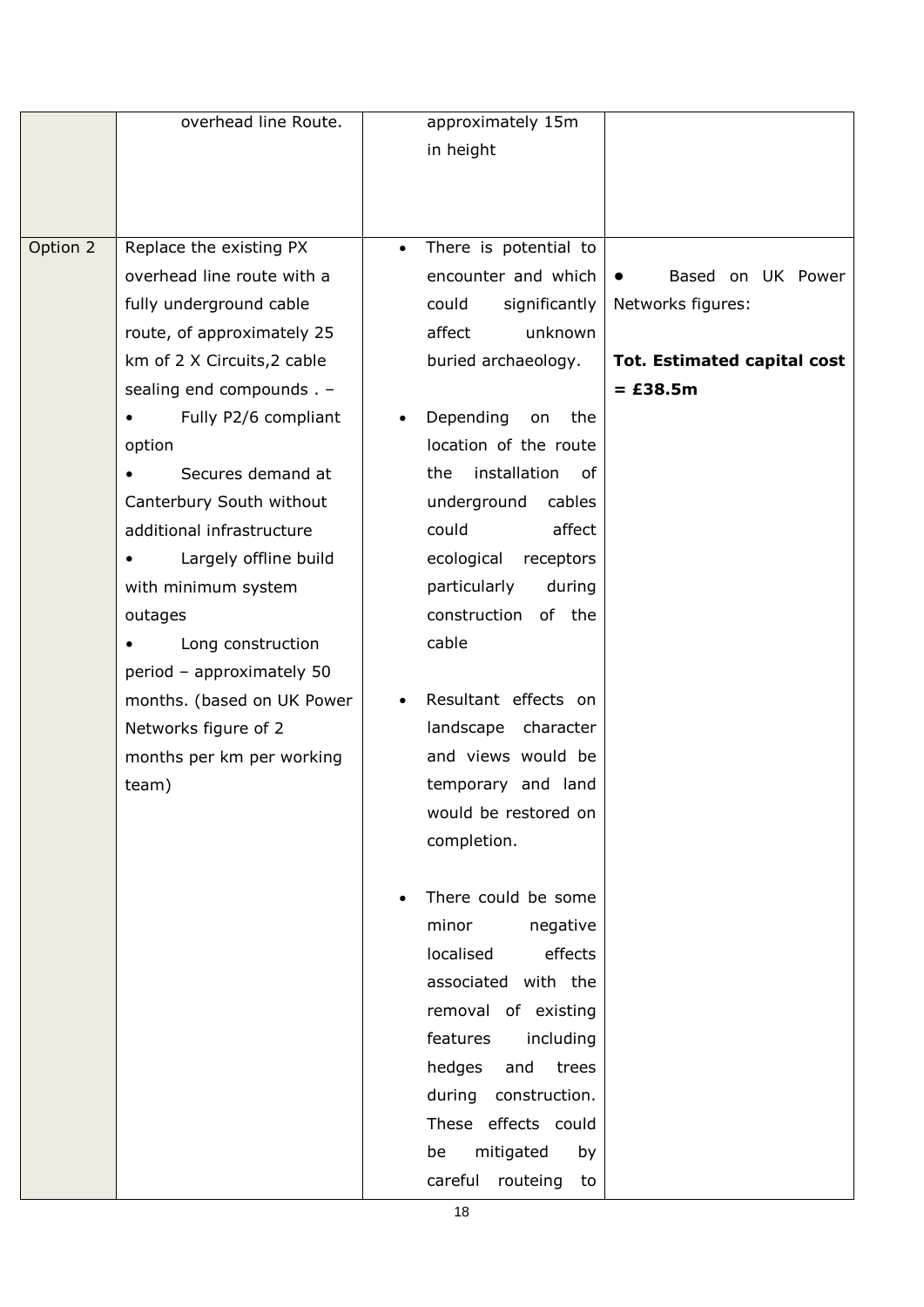| retain trees<br>where |  |
|-----------------------|--|
| possible, replanting  |  |
| hedges<br>and<br>or   |  |
| planting of new trees |  |
| and shrubs.ght.       |  |
|                       |  |
|                       |  |
|                       |  |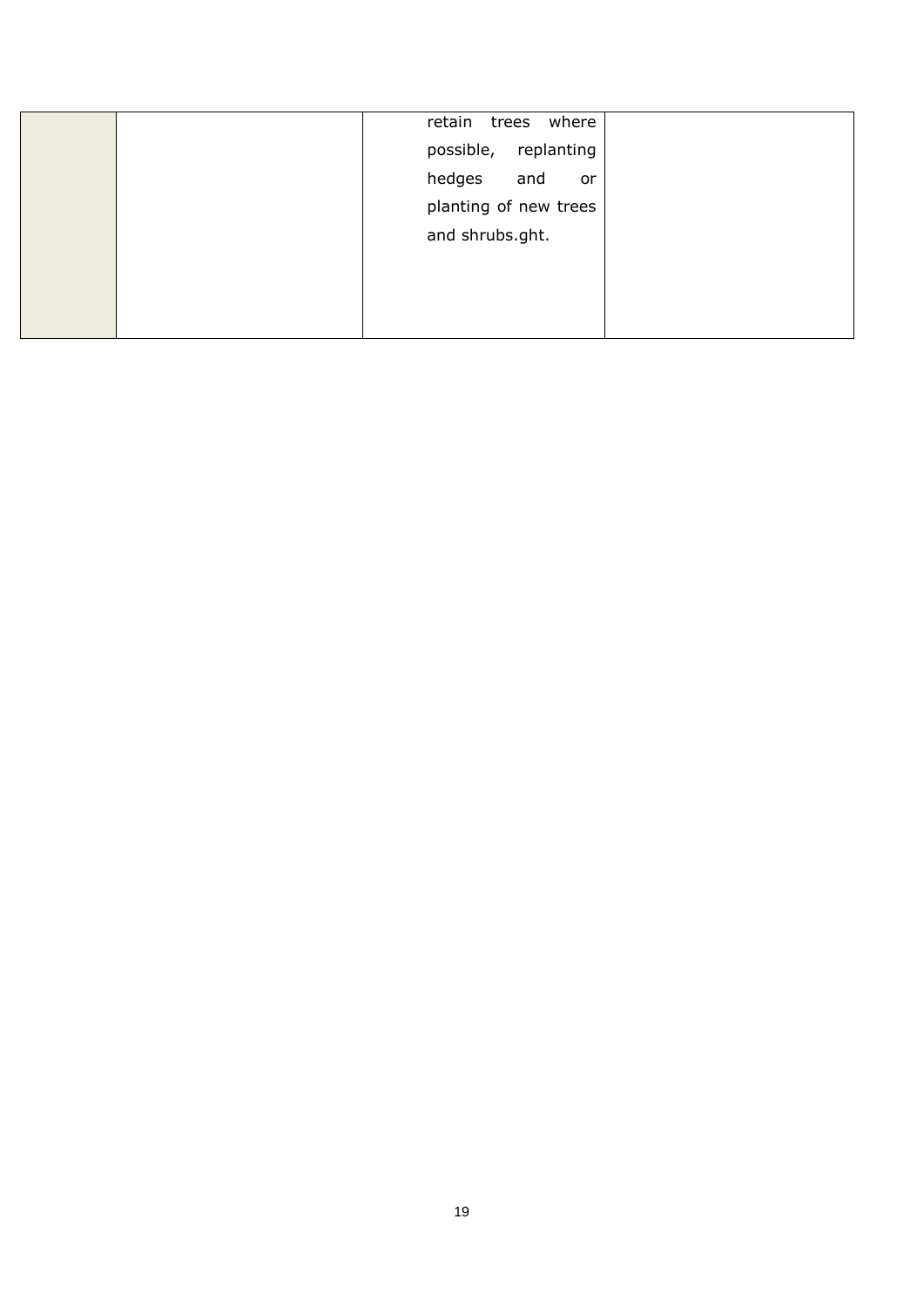#### <span id="page-19-0"></span>**6. Identification of the preferred option**

- 6.1. This Distribution System options report has summarised the need for infrastructure modifications to the UK Power Networks 132 kV network in the Richborough and Canterbury areas, outlined the changes required and considered the technical alternatives, environmental impact and estimated capital costs of the two compliant options for securing UK Power Networks demand following removal of the UK Power Networks PX overhead line double circuit.
- 6.2. Each of the options considered is compliant with technical standards.
- 6.3. The environmental appraisal concluded that there would be greater environmental effects associated with Option 2 in comparison to Option 1 in which two Super Grid Transformers would be sited within a new substation site which has already gained outline planning permission which includes for the two transformers. Canterbury North will be reconfigured within existing operational and ownership boundaries.
- 6.4. Given the scale and localised nature of works and their location socio-economic factors were not considered significant in this appraisal and have been scoped out.
- 6.5. Estimated capital cost has been considered as part of the appraisal of the two options. Visual impact has also been taken into account. The option that offers minimal changes in visual impact is the most economic and efficient option.
- 6.6. Either option would require to be planned and coordinated alongside the proposed works for the connection of Nemolink and completed prior to the full disconnection and removal of the existing PX 132 kV overhead line route.
- 6.7. Having regard to relevant statutory duties and all the factors considered as part of the appraisal process,. Option 1 has been identified as being economic, deliverable and having minimal impact. Under this option the UK Power Networks demand is secured via the provision of a new Grid Supply Point at Richborough and diversion works at Canterbury North and Canterbury South. Option 1 is identified as the preferred option. The preferred option will not result in any new circuits or substations being constructed.